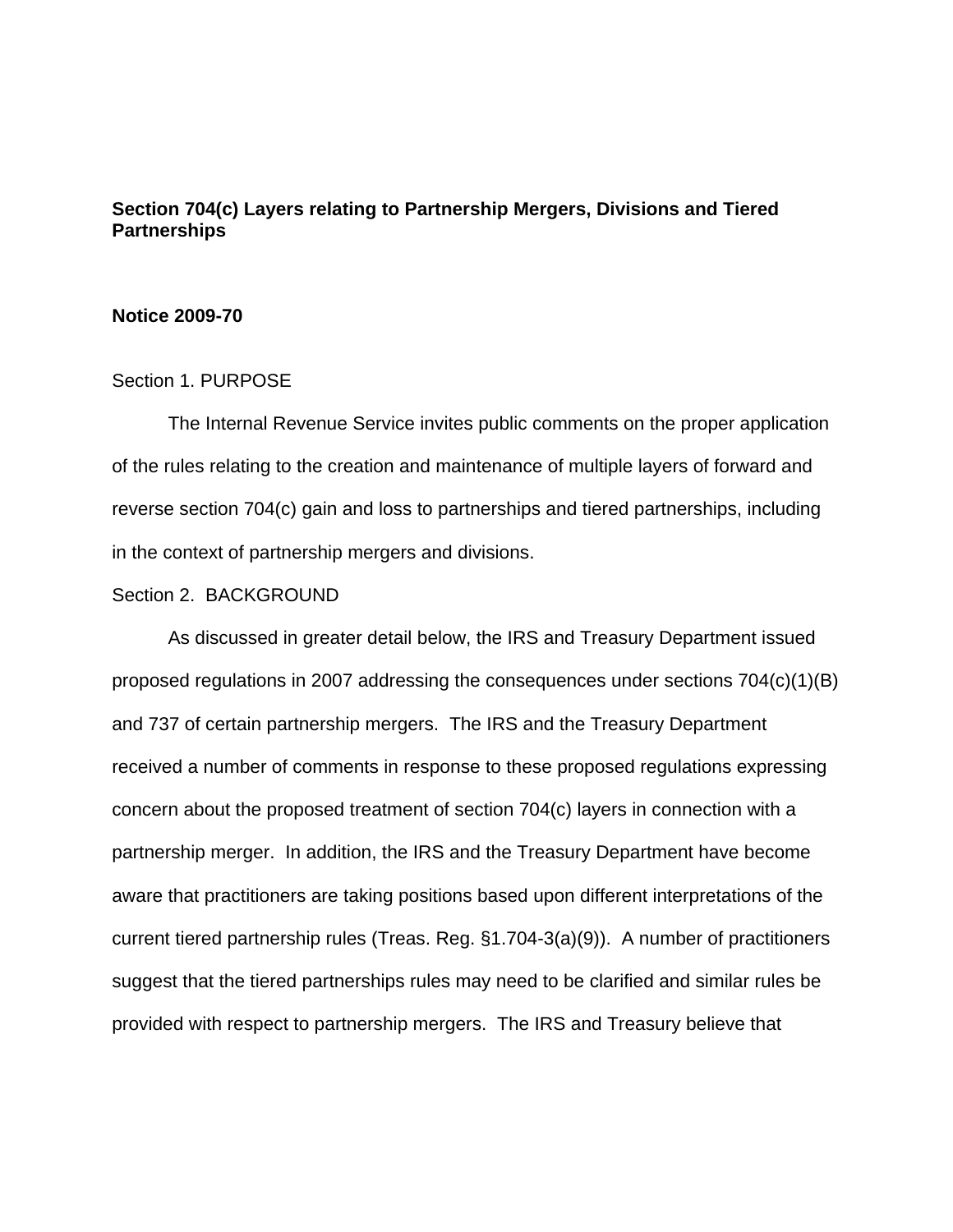finalizing the Proposed Merger Regulations.

Section 704(c), in relevant part, provides:

(c) CONTRIBUTED PROPERTY.—

(1) IN GENERAL.—Under regulations prescribed by the Secretary—

(A) income, gain, loss, and deduction with respect to property contributed to the partnership by a partner shall be shared among the partners so as to take account of the variation between the basis of the property to the partnership and its fair market value at the time of contribution,

(B) if any property so contributed is distributed (directly or indirectly) by the partnership (other than to the contributing partner) within 7 years of being contributed –

(i) the contributing partner shall be treated as recognizing gain or loss (as the case may be) from the sale of such property in an amount equal to the gain or loss which would have been allocated to such partner under subparagraph (A) by reason of the variation described in subparagraph (A) if the property had been sold at its fair market value at the time of distribution.

Section 704(c)(1)(A) was enacted as part of the Tax Reform Act of 1984 (P.L. 98-

369). Congress determined that "special rules are needed to prevent an artificial

shifting of tax consequences between the partners with respect to pre-contribution gain

or loss. This is particularly important since the various partners may have different tax

positions." H.R. Rep. No. 432, Pt. 2, 98<sup>th</sup> Cong., 2d Sess., 1209 March 5, 1984. See

also, Staff of Joint Committee on Taxation, 98<sup>th</sup> Cong., 2d Sess., General Explanation of

H.R. 4170, 212, Dec. 31, 1984.

Section 704(c)(1)(B) was enacted as part of the Omnibus Budget Reconciliation

Act of 1989 (P.L. 101-239). It was Congress's view that the prior law made it "possible

for partners to circumvent the rule requiring pre-contribution gain on contributed

property to be allocated to the contributing partner." S. Finance Comm. 101<sup>st</sup> Cong.,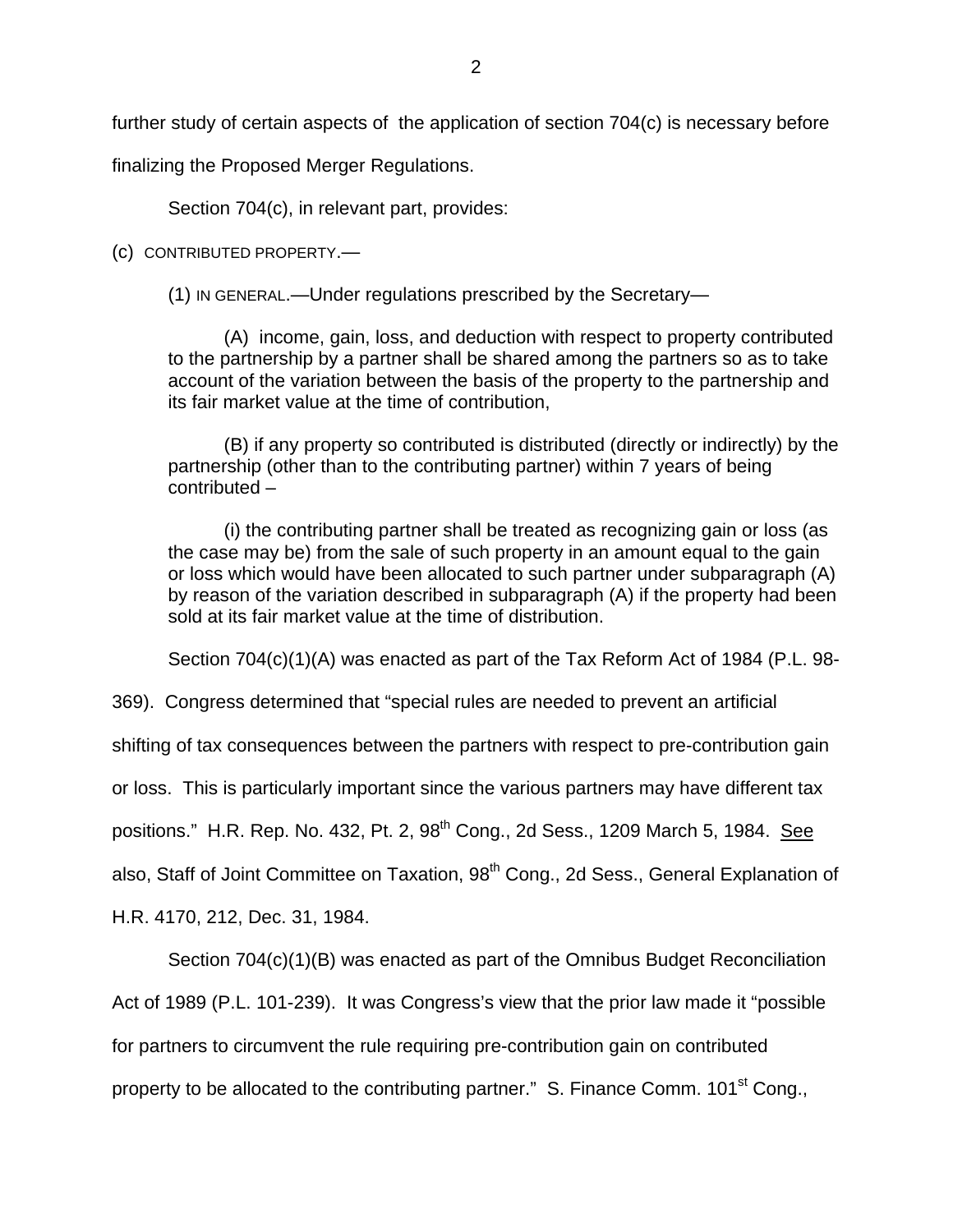Revenue Reconciliation Act of 1989, Explanation of Provisions Approved by the

Committee on Oct. 3, 1989, 196 (Comm. Print 1989).

While section 704(c)(1)(B) addresses the recognition of gain by the contributing

partner if property contributed by the partner is distributed to another partner, section

737 addresses the tax consequences when a partner who contributed built-in gain or

loss property receives a distribution of other property.

Sections 737(a) and (b), in relevant part, provide:

(a) GENERAL RULE. In the case of any distribution by a partnership to a partner, such partner shall be treated as recognizing gain in an amount equal to the lesser of—

(1) the excess (if any) of

(A) the fair market value of property (other than money) received in the distribution over

(B) the adjusted basis of such partner's interest in the partnership immediately before the distribution reduced (but not below zero) by the amount of money received in the distribution, or

(2) the net precontribution gain of the partner.

Gain recognized under the preceding sentence shall be in addition to any gain recognized under section 731. The character of such gain shall be determined by reference to the proportionate character of the net precontribution gain.

(b) NET PRECONTRIBUTION GAIN. For purposes of this section, the term "net precontribution gain" means the net gain (if any) which would have been recognized by the distributee partner under section  $704(c)(1)(B)$  if all property which—

(1) had been contributed to the partnership by the distributee partner within 7 years of the distribution, and

(2) is held by such partnership immediately before the distribution, had been distributed by such partnership to another partner.

Sections 737(a) and (b) were enacted as part of the Energy Policy Act of 1992

(P.L. 102-486) as a result of Congress's concern that "a partner who contributes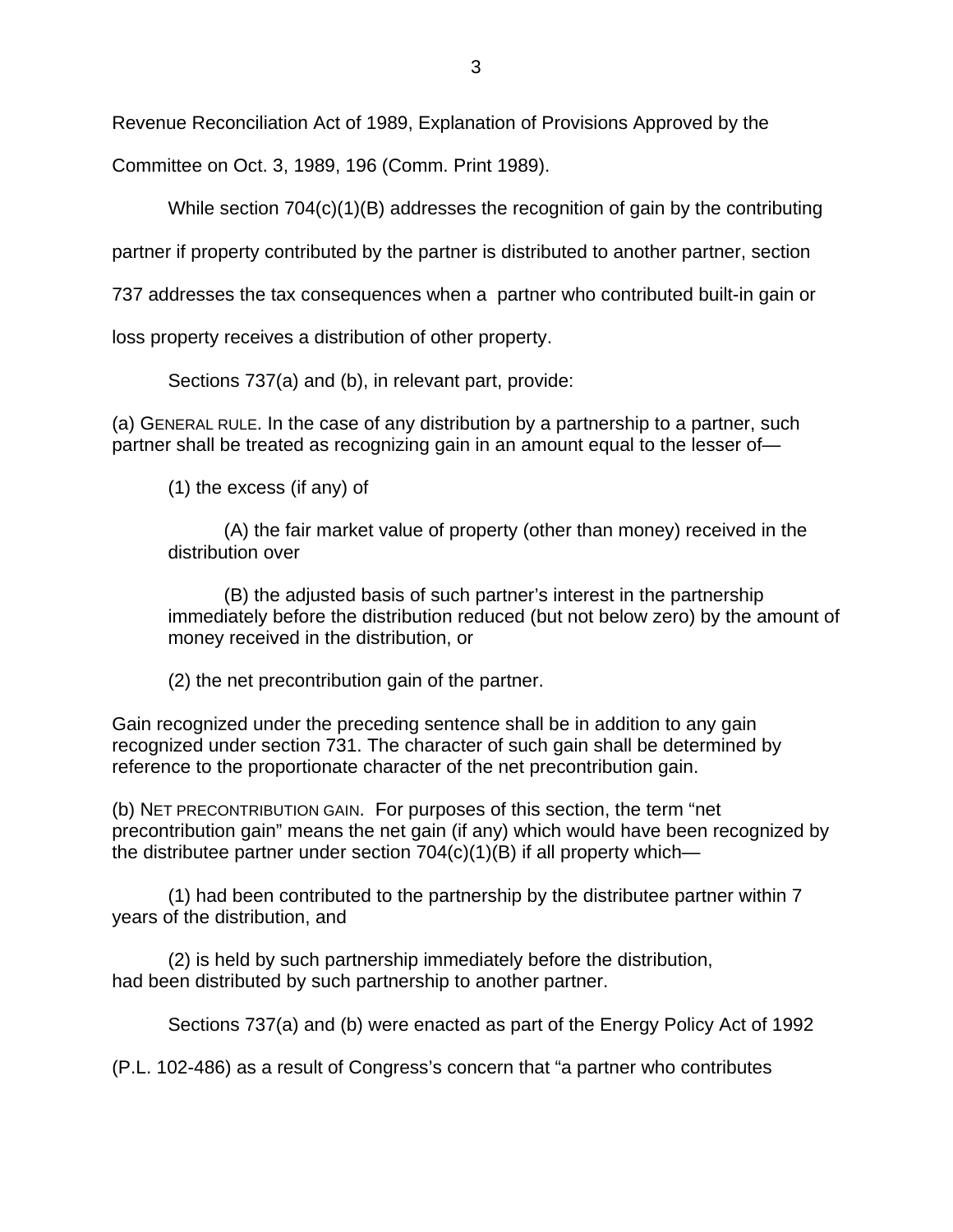appreciated property to a partnership may be able to avoid or defer the recognition of gain with respect to that property through the mechanism of having the partnership distribute other partnership property to him in partial or complete redemption of his interest while the partnership continues to own the contributed property." H.R. Rep. 102-631, 102nd Cong., 2d. Sess., 68 (June 30, 1992)**.** See also, S. Finance Comm. Technical Explanation, 138 Cong. Record S11246, S11265, Aug. 3, 1992 (Daily Ed.). Final regulations under sections 704(c)(1)(B) and 737 were issued in T.D. 8642, dated December 22, 1995. Amendments to these provisions were included in T.D. 8717, dated May 8, 1997, T.D. 9193, dated March 21, 2005 and T.D. 9207, dated May 23, 2005.

On August 22, 2007, the IRS and the Treasury Department published in the **Federal Register** (2007-41 I.R.B. 790 [72 FR 46932]) a notice of proposed rulemaking (REG-143397-05) (the Proposed Merger Regulations), consistent with Notice 2005-15  $(2005-1 \text{ C.B. } 527)$ , providing that  $(1)$  section  $704(c)(1)(B)$  applies to newly created section 704(c) gain or loss in property contributed by the transferor partnership to the continuing partnership in an assets-over merger, but does not apply to newly created reverse section 704(c) gain or loss resulting from a revaluation of property in the continuing partnership, and (2) for purposes of section 737(b), net precontribution gain includes newly created section 704(c) gain or loss in property contributed by the transferor partnership to the continuing partnership in an assets-over merger, but does not include newly created reverse section 704(c) gain or loss resulting from a revaluation of property in the continuing partnership. On November 6, 2007, corrections to the proposed regulations were published in the **Federal Register** (72 FR 62608).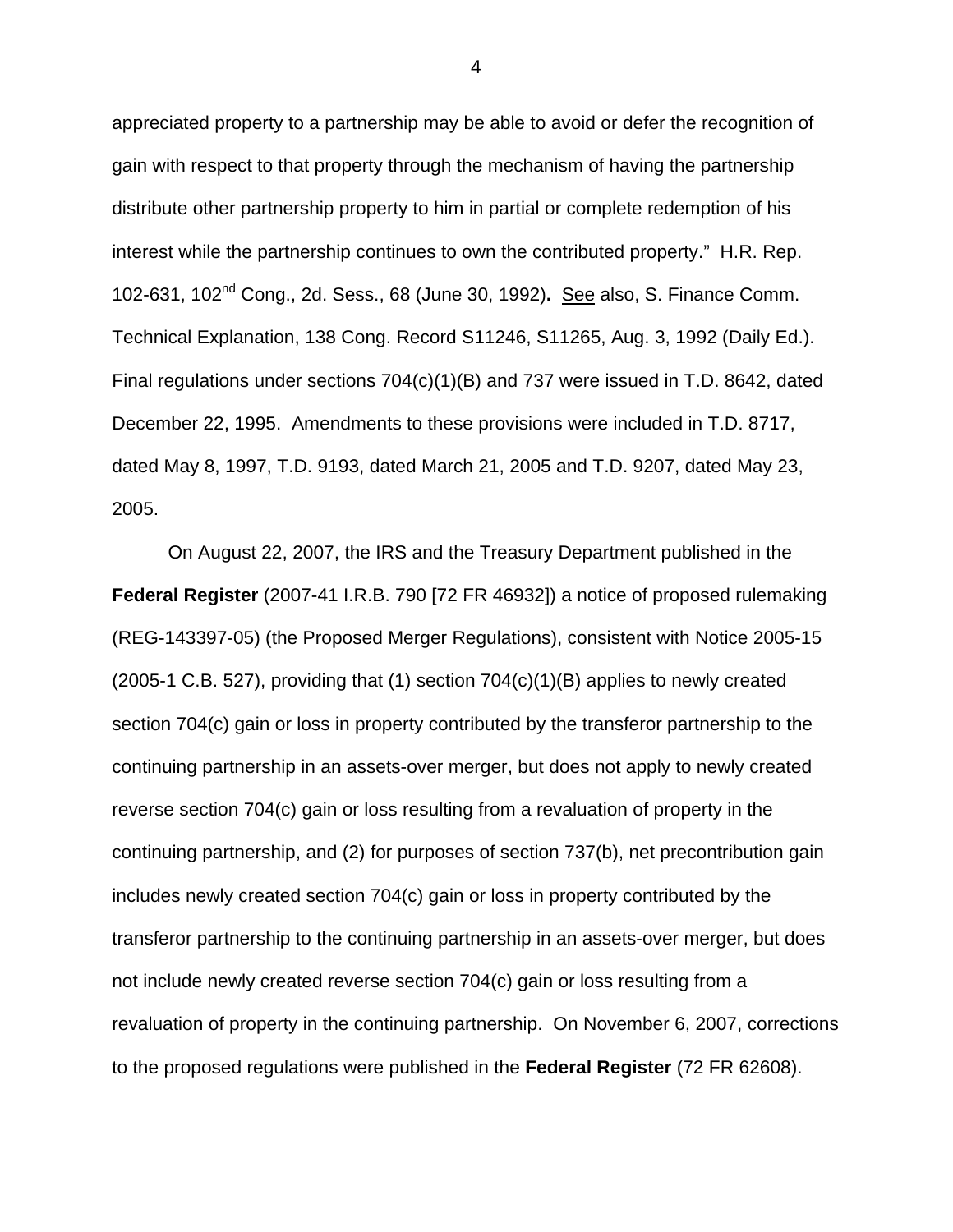The proposed regulations include several examples. Example (3) of the

proposed regulations (see Treas. Proposed Reg. §1.704-4(c)(4)(ii)(F), Example (3))

involves a situation where built-in gain property contributed to the transferor partnership

has both a revaluation loss in the transferor partnership and additional gain upon

merger with the transferee partnership. The example concludes that the section 704(c)

layers are collapsed in the merger and that upon contribution to the transferee

partnership the property had only built-in gain and no built-in loss.

Example 3 is as follows.

Example (3). Revaluation loss and merger gain. (i) Facts. On January 1, 2005, A contributes Asset 1, with a basis of \$200x and a fair market value of \$300x, to partnership PRS1 in exchange for a 50 percent interest. On the same date, B contributes \$300x of cash to PRS1 in exchange for a 50 percent interest. Also on January 1, 2005, C contributes Asset 2, with a basis of \$100x and a fair market value of \$200x, to partnership PRS2 in exchange for a 50 percent interest. On the same date, D contributes \$200x of cash to PRS2 in exchange for a 50 percent interest. PRS1 and PRS2 both have provisions in their respective partnership agreements requiring the revaluation of partnership property upon entry of a new partner. PRS2 would not be treated as an investment company (within the meaning of section 351) if it were incorporated. Neither partnership holds any unrealized receivables or inventory for purposes of section 751. In addition, neither partnership has a section 754 election in place. Asset 1 and Asset 2 are nondepreciable capital assets.

Later on in 2005, PRS2 admitted E as a new partner in PRS2 at a time when the fair market value of Asset 2 was \$150x and PRS2's only other asset was cash of \$200x. In exchange for a contribution of cash of \$175x, E was admitted as a one-third partner in PRS2. In accordance with the terms of PRS2's partnership agreement, the partnership revalued its assets upon admission of E so that the unrealized loss of \$50x attributable to Asset 2 was allocated equally between C and D, or \$25x each. On January 1, 2008, PRS 2 merges into PRS1. At the time of the merger, PRS1's only assets are Asset 1, with a fair market value of \$900x, and \$300x in cash. PRS2's only assets are Asset 2, with a fair market value of \$600x, and \$375x in cash. After the merger, the partners have book capital and profits and loss interests in PRS1 as follows: A, 27.5%; B, 27.5%; C, 15%; D, 15%; and E, 15%. On January 1, 2013, Asset 2 is distributed to A when its value is still \$600.

(ii) Analysis. On the date of the merger of PRS2 into PRS1, the fair market value of Asset 2 (\$600x) exceeded its adjusted tax basis (\$100x). Thus, when Asset 2 was contributed to PRS1 in the merger, it was section 704(c) gain property. The total amount of the section 704(c) gain was \$500x (\$600x (fair market value) – 100x (adjusted basis)). The amount of the original section 704(c) gain attributable to Asset 2 equals \$50x, the difference between its fair market value (\$200x) and adjusted tax basis (\$100x) upon contribution to PRS2 by C, less the unrealized loss (\$50x) attributable to the revaluation of PRS2 on the admission of E as a partner in PRS2. The amount of the new section 704(c) gain attributable to Asset 2 equals \$450x, the total section 704(c) gain (\$500x) less the amount of the original section 704(c) gain (\$50x). The distribution of Asset 2 to A occurs more than seven years after the contribution by C to PRS2. Therefore, pursuant to §1.704-4(c)(4)(ii)(A), section  $704(c)(1)(B)$  does not apply to the original section  $704(c)$  gain. The distribution of Asset 2 to A, however, occurs within seven years of the contribution of Asset 2 to PRS1 and PRS2. Pursuant to  $\S1.704-4(c)(4)(ii)(B)$ , section 704(c)(1)(B) applies to the new section 704(c) gain. As the transferees of PRS2's partnership interest in PRS1, C, D and E each succeed to \$150 of new section 704(c) gain. Thus, as a result of the distribution of Asset 2 to A within seven years of the merger, C, D and E are each required to recognize \$150 of gain.

A number of rules in existing regulations may be relevant to mergers, divisions

and tiered partnerships. In particular Treas. Reg. §1.704-3(a)(7)-(9) may apply.

Treas. Reg. §1.704-3(a)(7) provides rules when a partner transfers his

partnership interest and provides a "step in the shoes" approach: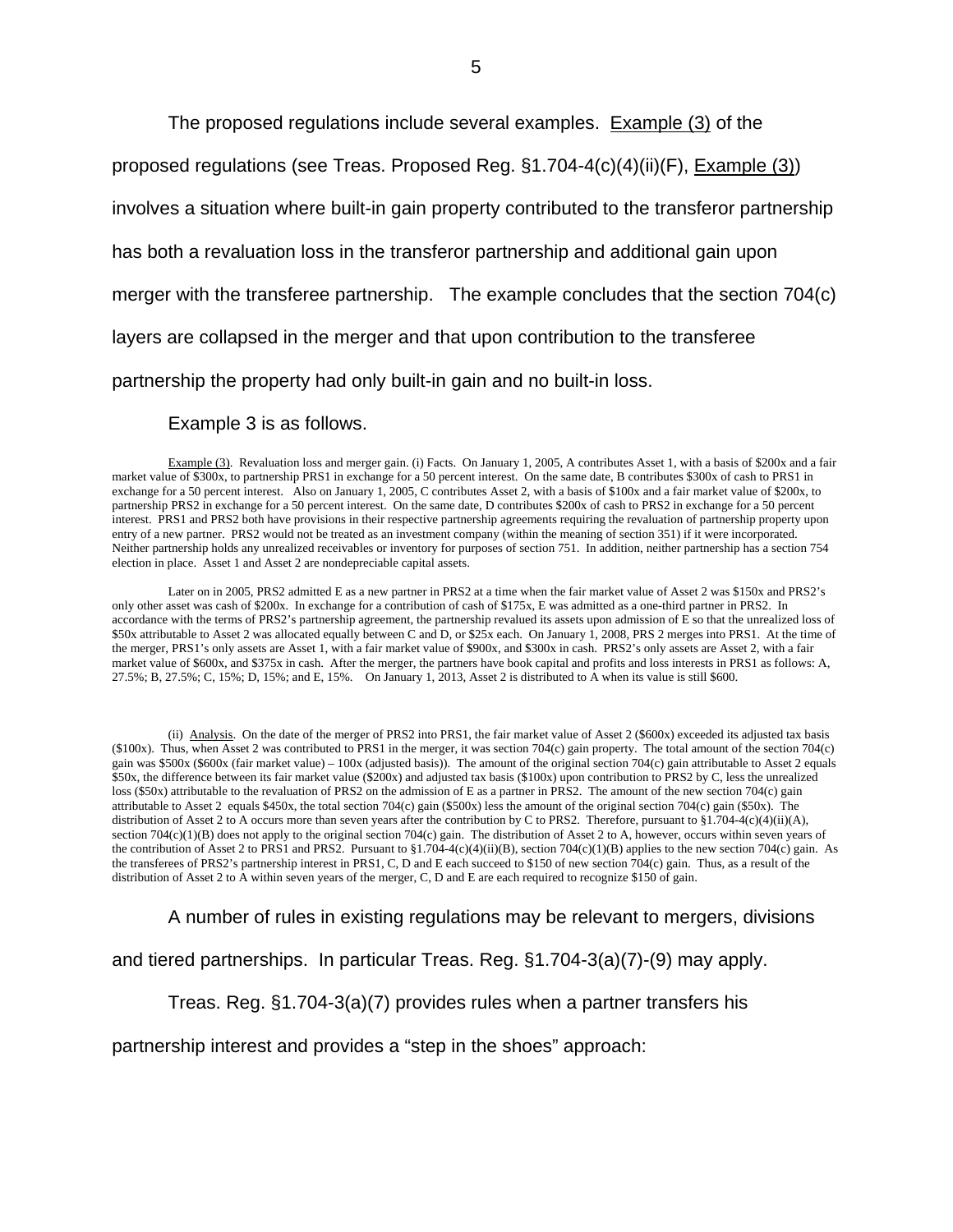(7) Transfer of a partnership interest.—If a contributing partner transfers a partnership interest, built-in gain or loss must be allocated to the transferee partner as it would have been allocated to the transferor partner. If the contributing partner transfers a portion of the partnership interest, the share of built-in gain or loss proportionate to the interest transferred must be allocated to the transferee partner. This rule does not apply to any person who acquired a partnership interest from a §1.752-7 liability partner in a transaction in which paragraph (e)(1) of §1.752-7 applies. See §1.752-7(c)(1).

Treas. Reg. §1.704-3(a)(8) provides special rules for certain specific situations,

including the disposition of section 704(c) property in a nonrecognition transaction.

Treas. Reg. §1.704-3(a)(8)(i) states, in relevant part:

(8) Special rules.—(i) Disposition in a nonrecognition transaction.—If a partnership disposes of section 704(c) property in a nonrecognition transaction, the substituted basis property (within the meaning of section 7701(a)(42)) is treated as section 704(c) property with the same amount of built-in gain or loss as the section 704(c) property disposed of by the partnership. If gain or loss is recognized in such a transaction, appropriate adjustments must be made. The allocation method for the substituted basis property must be consistent with the allocation method chosen for the original property.

Guidance on allocations with regard to the contribution of section 704(c) property

in a tiered partnership structure is provided in Treas. Reg. §1.704-3(a)(9):

(9) Tiered partnerships.—If a partnership contributes section 704(c) property to a second partnership (the lower-tier partnership), or if a partner that has contributed section 704(c) property to a partnership contributes that partnership interest to a second partnership (the upper-tier partnership), the upper-tier partnership must allocate its distributive share of lower-tier partnership items with respect to that section 704(c) property in a manner that takes into account the contributing partner's remaining built-in gain or loss. Allocations made under this paragraph will be considered to be made in a manner that meets the requirements of  $\S1.704-1(b)(2)(iv)(g)$  (relating to capital account adjustments where guidance is lacking).

# Section 3. DISCUSSION

While no requests for a hearing were received in response to the proposed

regulations issued on August 22, 2007, the IRS and the Treasury Department did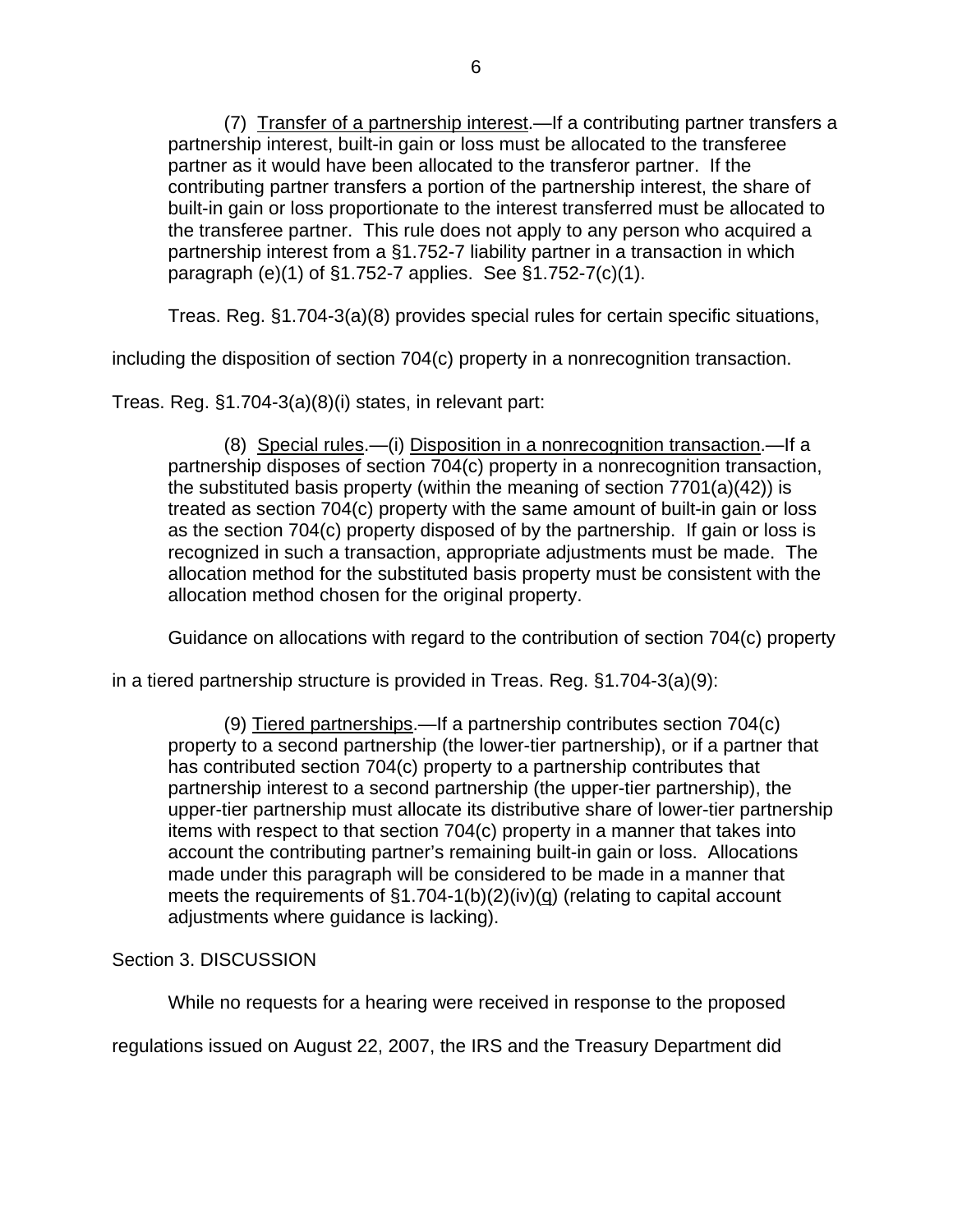receive comments relating to the proposed regulations and took notice of a number of articles published in response to the proposed regulations.

Most of the comments and articles address *Example (3)* which provides that property either has a built-in gain or built-in loss upon merger, not both, and that original section 704(c) gain is reduced by subsequent revaluation losses. Several comments discussed not only the specifics of Example (3), but also the broader implications of the example. In particular, the commentators questioned whether the example implies that a subsequent revaluation loss would reduce prior section 704(c) gains rather than create a new section 704(c) loss layer where there has been no partnership merger. Another comment suggested that the section 704(c) allocations in the example could be different if, for example, the transferor partnership used the remedial method instead of the traditional method. Other commentators expressed concerns that the application of the proposed regulations would result in tax allocations after the merger that are not consistent with the economic arrangement of the partners of the transferor partnership. For example, if layers of reverse section 704(c) built-in gain or built-in loss are collapsed in the merger, then a partner who prior to the merger was allocated a net loss for book purposes with respect to the property would not recognize a corresponding tax loss until liquidation of its interest. They contend that if the transferor partnership had continued in existence instead of liquidating, the section 704(c) layers would have been preserved under the tiered partnership rules of Treas. Reg. §1.704-3(a)(9). Some practitioners believe the results should be the same in a merger.

The IRS and the Treasury Department have also become aware that there are conflicting views among practitioners about how section 704(c) layers should be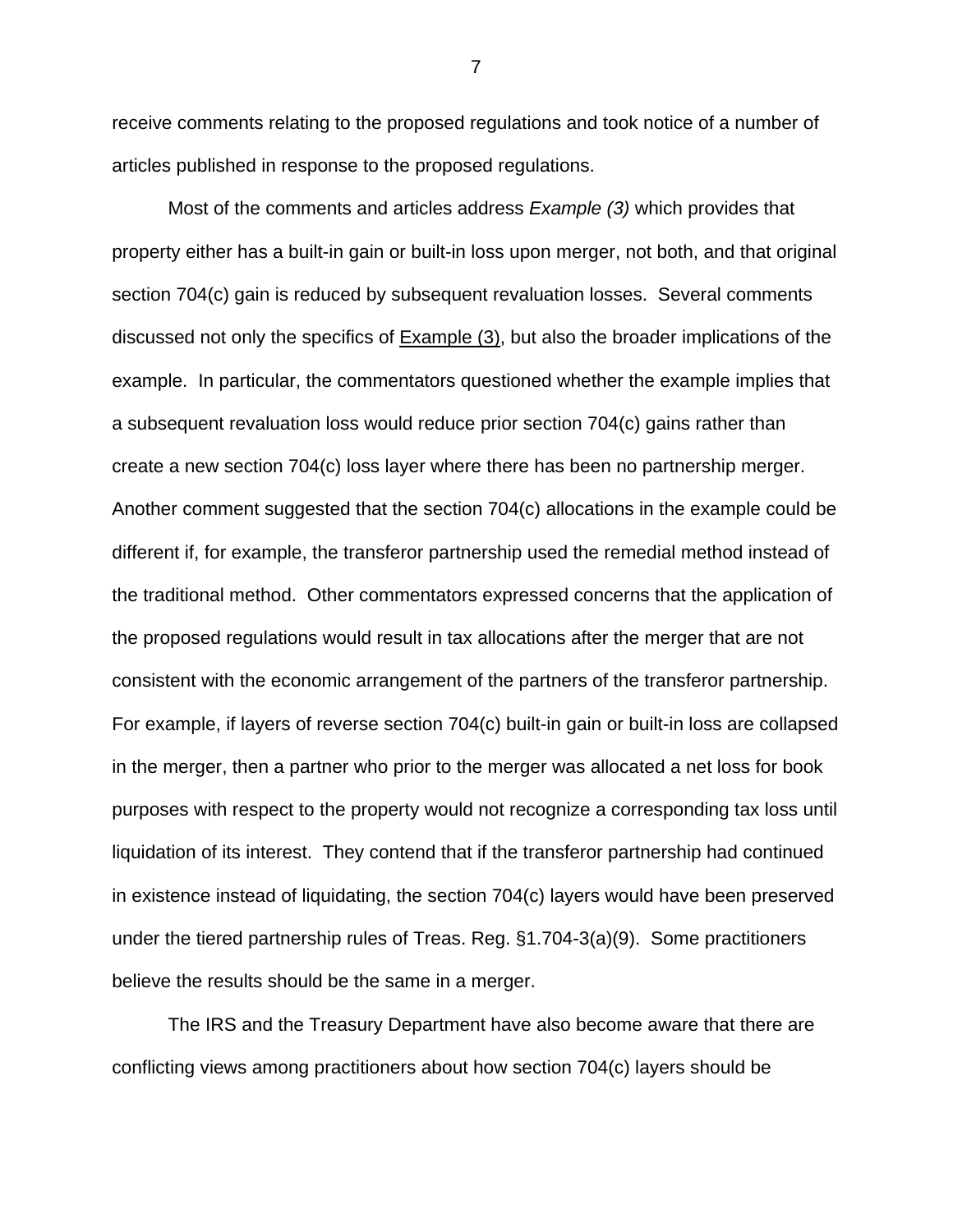maintained with respect to tiered partnerships. One view is that an aggregate approach should apply or be permitted such that a tiered partnership arrangement can be "looked through" and section 704(c) applied as if the partners of the upper-tier partnership directly own a portion of the assets of the lower-tier partnership (the Aggregate Approach). Another view is the entity approach under which the upper-tier partnership is treated as owning an interest in the lower-tier partnership but is not treated as owning any interest in the section 704(c) property of the lower-tier partnership (the Entity Approach). Each approach raises different issues and has unique consequences.

After extensive consideration of the concerns raised, the IRS and the Treasury Department believe that comments would be helpful to the development of guidance concerning section 704(c) layers in tiered partnerships and in mergers and divisions. The IRS and Treasury Department believe that it is appropriate to consider the issues regarding section 704(c) layers in general before finalizing the Proposed Merger Regulations.

#### Section 4. REQUEST FOR COMMENTS

 The IRS and Treasury Department are seeking comments relating to section 704(c) layers, as well as other section 704(c) issues, with respect to tiered partnerships, mergers and divisions. The IRS and the Treasury Department plan to address these issues as part of a future guidance project. However, the IRS and Treasury Department are not requesting comments on the principles described in Notice 2005-15, 2005-1 C.B. 527.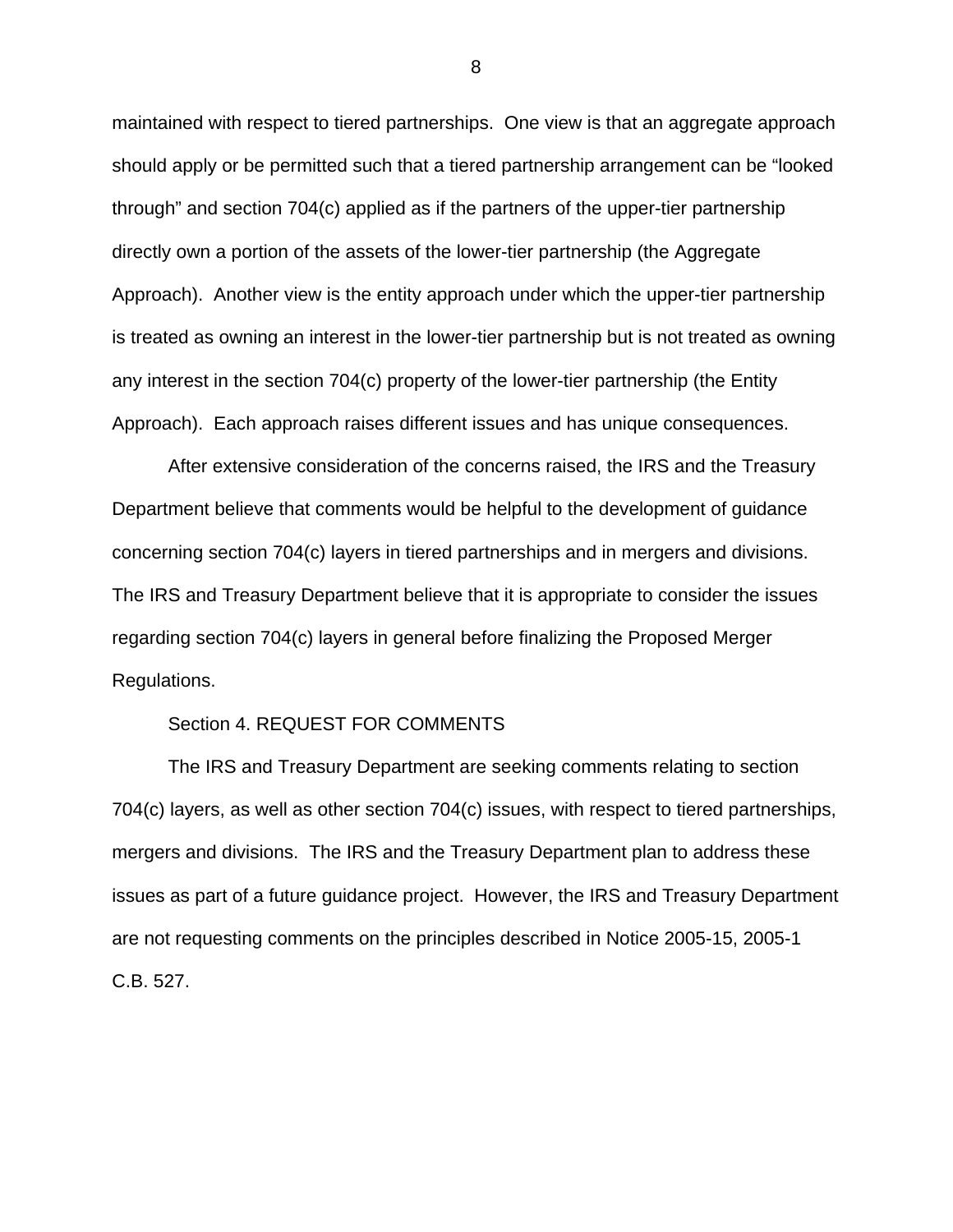The IRS and Treasury Department include examples below of the types of comments requested, but comments are requested on all aspect of these issues, not only those matters listed.

Single Partnership with Layers – No Tiers

1. Should any changes be made to the events in Treas. Reg. § 1.704-1(b)(2)(iv)(f), the occurrence of which allow for a revaluation of assets? Should additional events be added?

2. After revaluing property, when, if at all, is it appropriate for taxpayers to net additional differences between value and basis against existing section 704(c) layers and when is it appropriate to create new section 704(c) layers if the layers offset one another (*e.g.*, loss and gain layers)?

3. If a partnership has multiple section 704(c) layers, how should tax depreciation, depletion, amortization and gain or loss be allocated between the layers? When is it appropriate for partnerships to allocate these items to the latest layers first, to earlier layers first or to allocate these items pro rata to all layers for this purpose? Are other methods appropriate? How are these amounts allocated between layers if there are offsetting layers (e.g., how should depreciation be allocated between layers if a property has both a \$100 gain layer and a subsequent \$100 loss layer)?

4. What other section 704(c) issues are raised relating to section 704(c) layers, *e.g.*, when partnership property is revalued?

### **Tiers of Partnerships with Layers**

5. Are changes necessary to Treas. Reg. § 1.704-3(a)(7) and (8) to address compliance with section 704(c) and maintenance of section 704(c) layers when property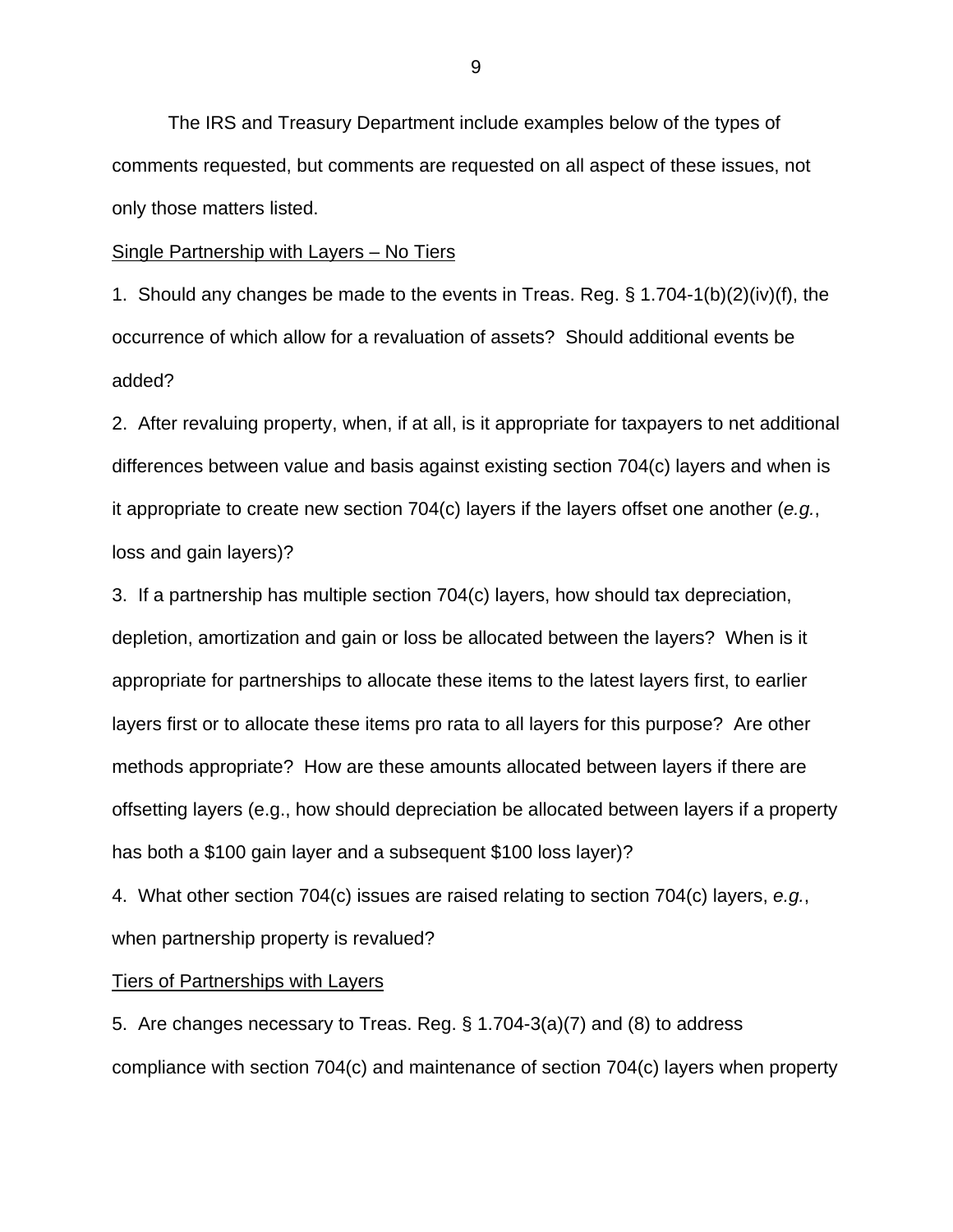is either contributed to a partnership or transferred to a partner in a tiered partnership structure?

6. Are there different considerations in making property revaluation decisions in tiered partnership structures than in a single partnership (*e.g.*, should a revaluation of an upper-tier partnership constitute a revaluation event at the lower-tier partnership and should revaluation be dependent upon whether the upper-tier partnership has a significant interest in the lower-tier partnership)? Does the order in which tiered partnerships make property revaluations affect resulting section 704(c) layers and does existing guidance permit taxpayers to make revaluations in the appropriate order as necessary?

7. What issues relating to section 704(c) must taxpayers address in tiered partnership structures? What additional issues should be addressed by the regulations, including Treas. Reg. §1.704-3(a)(9)?

8. When should Treas. Reg. §1.704-3(a)(9) permit taxpayers to use an Aggregate Approach or Entity Approach? What should be the results under these approaches? Should taxpayers be able to use other methods to track section 704(c) layers?

9. Under the Aggregate Approach, how would the section 704(c) layers be maintained by the lower-tier partnership?

10. Is the information necessary to maintain section 704(c) layers under the Aggregate Approach readily available? If the Aggregate Approach is permitted what, if any, additional rules would be necessary so that the partnerships may secure the required information?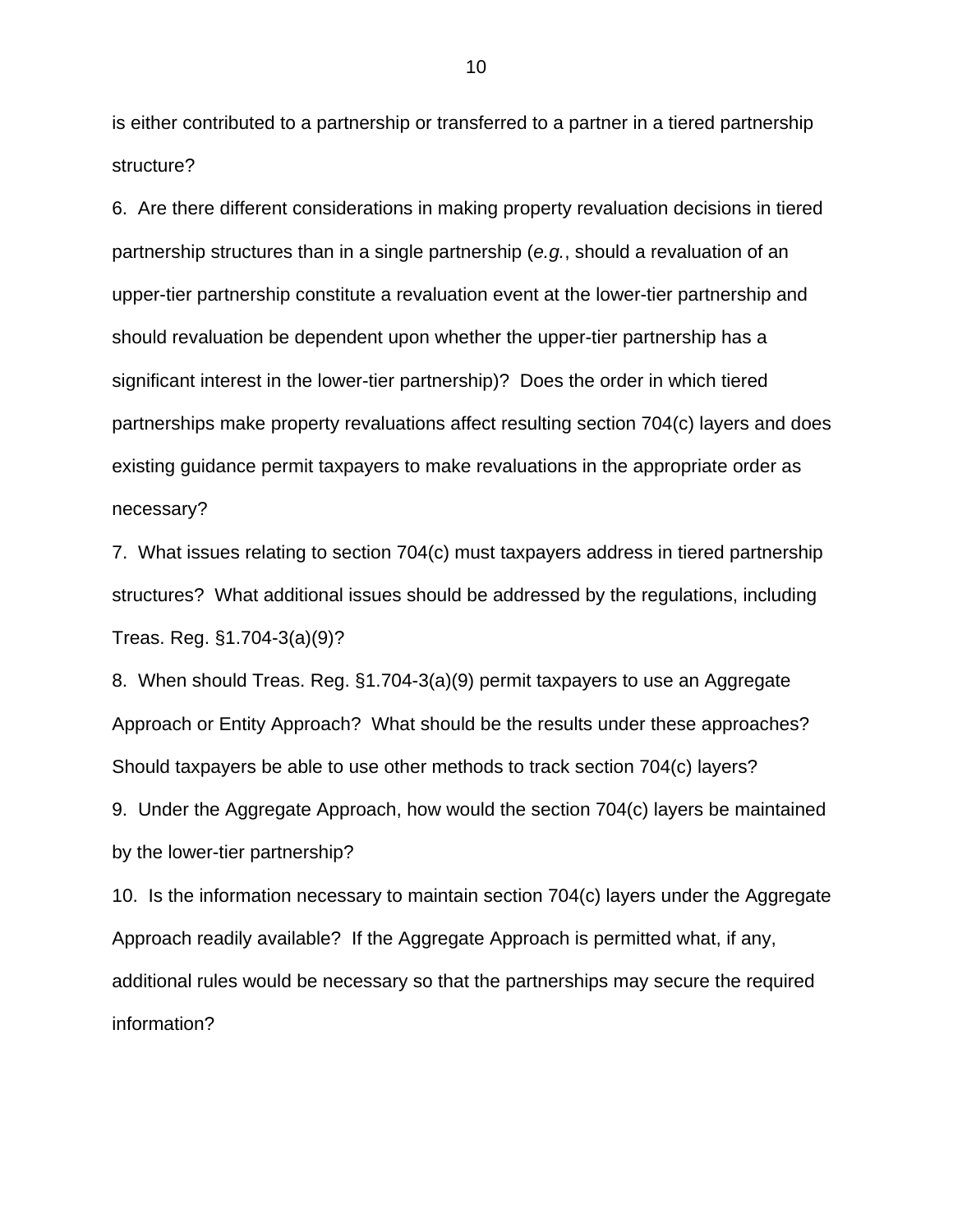11. Under the Entity Approach, if after allocating the upper-tier partnership's distributive share of lower-tier partnership section 704(c) allocations on the sale of an asset at the lower-tier level there are remaining book tax differences in the upper tier partnership, how, if at all, should these differences be resolved at the upper tier level?

#### Mergers

12. Recognizing that the transferor partnership terminates in a merger, what different issues do mergers raise for the section 704(c) layer rules ?

13. Whether the Aggregate or Entity Approach is used in tiered partnerships, how will the approach be affected by a merger of one of the partnerships in a tiered arrangement, including a partnership that directly holds section 704(c) property and a partnership with an indirect interest in the property?

14. Under the Aggregate Approach, how would the transferee partnership maintain the section 704(c) layers of the transferor partnership?

15. Under the Entity Approach, when should the transferee partnership maintain the layers of the transferor partnership, or should each asset have a single section 704(c) layer as a result of the merger?

16. Are there different considerations if the transferor has partnerships as partners or if the transferee partnership is a partner in another partnership?

#### **Divisions**

17. What issues regarding section 704(c) layers are raised in a division of a "traditional" single tier partnership and in the division of a partnership that is part of a tiered partnership structure?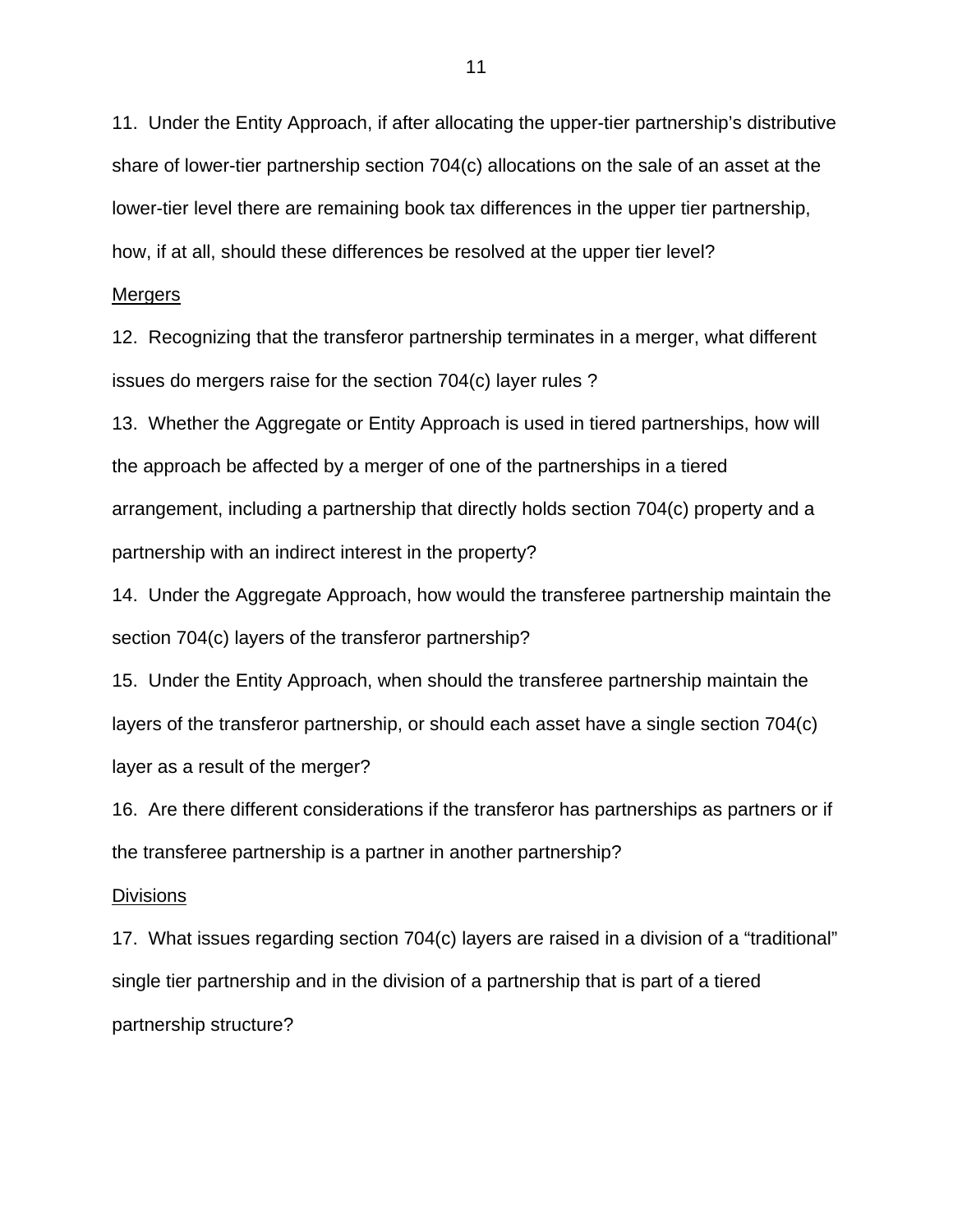18. Assuming a partnership division should not create new section 704(c) property (or section 737 net precontribution gain) when each partner's overall interest in each partnership property does not change, how should section 704(c) layers be created and maintained when a division is not *pro rata* or other changes in partners or property interests occur at the time of the division?

#### International Issues

19. What international tax issues are raised on the application of section 704(c) layers to tiered partnerships, mergers and divisions? For example, how should section 704(c) layers be created and maintained in cross-border tiered partnerships and mergers and divisions? Should similar "layers" be created and maintained to track and preserve the character of the gain under international tax provisions, including sections 367, 897, and 1248?

Comments may be submitted on or before **February 22, 2010** to Internal Revenue Service, PO Box 7604, Washington, DC 20044, Attn: CC:PA:LPD:PR (Notice 2009-70), Room 5203. Submissions may also be hand-delivered Monday through Friday between the hours of 8 a.m. and 4 p.m. to the Courier's Desk at 1111 Constitution Avenue, NW, Washington DC 20224, Attn: CC:PA:LPD:PR (Notice 2009- 70), Room 5203. Submissions may also be sent electronically via the internet to the following email address: *[Notice.comments@irscounsel.treas.gov](mailto:Notice.comments@irscounsel.treas.gov).* Include the notice number (Notice 2009-70) in the subject line.

### Section 5. DRAFTING INFORMATION

The principal author of this notice is Laura Fields of the Office of Associate Chief Counsel (Passthroughs & Special Industries). For further information regarding this